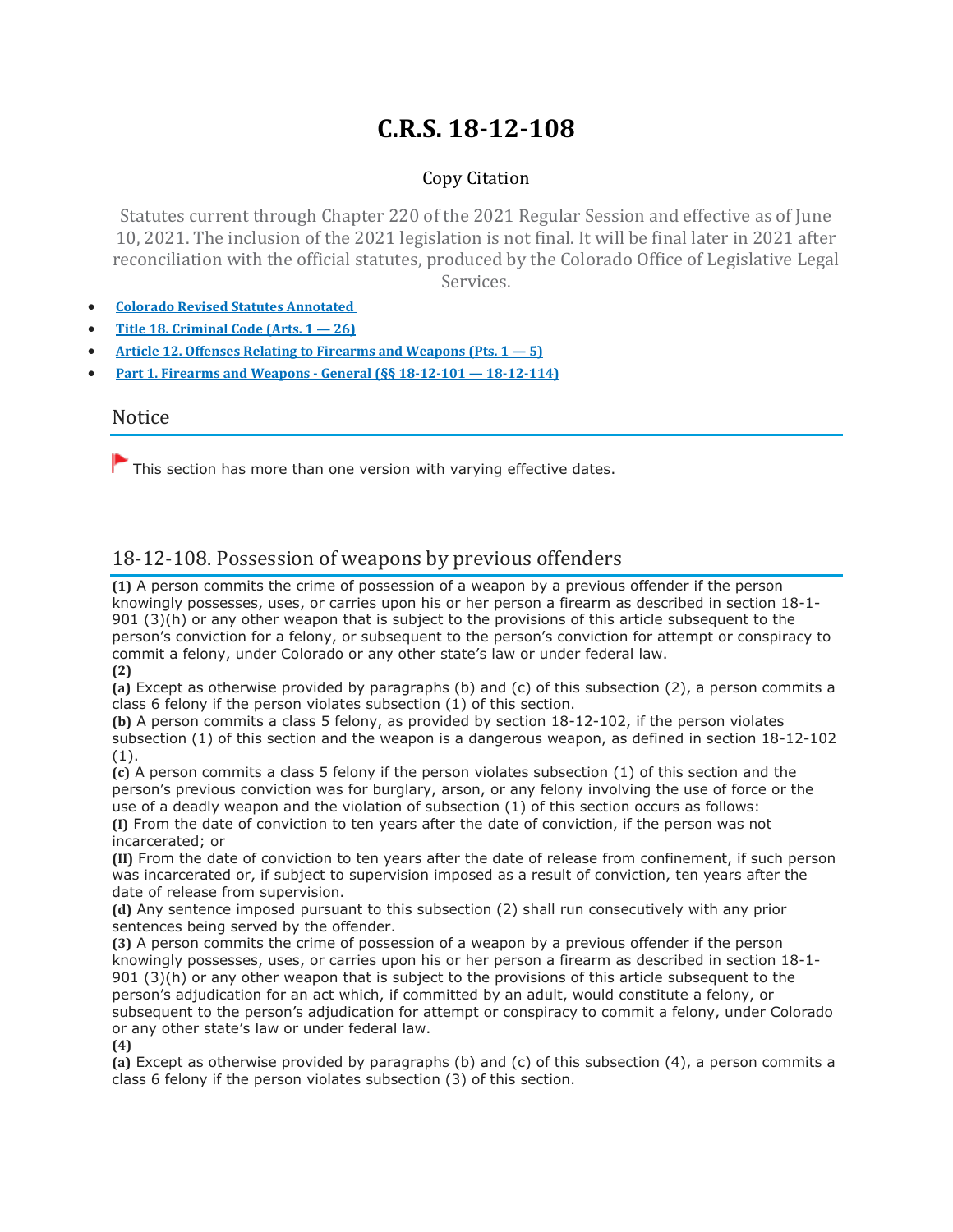**(b)** A person commits a class 5 felony, as provided by section 18-12-102, if the person violates subsection (3) of this section and the weapon is a dangerous weapon, as defined in section 18-12-102 (1).

**(c)** A person commits a class 5 felony if the person commits the conduct described in subsection (3) of this section and the person's previous adjudication was based on an act that, if committed by an adult, would constitute burglary, arson, or any felony involving the use of force or the use of a deadly weapon and the violation of subsection (3) of this section occurs as follows:

**(I)** From the date of adjudication to ten years after the date of adjudication, if the person was not committed to the department of institutions, or on or after July 1, 1994, to the department of human services; or

**(II)** From the date of adjudication to ten years after the date of release from commitment, if such person was committed to the department of institutions, or on or after July 1, 1994, to the department of human services or, if subject to supervision imposed as a result of an adjudication, ten years after the date of release from supervision.

**(d)** Any sentence imposed pursuant to this subsection (4) shall run consecutively with any prior sentences being served by the offender.

**(5)** A second or subsequent offense under paragraphs (b) and (c) of subsection (2) and paragraphs (b) and (c) of subsection (4) of this section is a class 4 felony.

**(6)**

**(a)** Upon the discharge of any inmate from the custody of the department of corrections, the department shall provide a written advisement to such inmate of the prohibited acts and penalties specified in this section. The written advisement, at a minimum, shall include the written statement specified in paragraph (c) of this subsection (6).

**(b)** Any written stipulation for deferred judgment and sentence entered into by a defendant pursuant to section 18-1.3-102 shall contain a written advisement of the prohibited acts and penalties specified in this section. The written advisement, at a minimum, shall include the written statement specified in paragraph (c) of this subsection (6).

**(c)** The written statement shall provide that:

**(I)**

**(A)** A person commits the crime of possession of a weapon by a previous offender in violation of this section if the person knowingly possesses, uses, or carries upon his or her person a firearm as described in section 18-1-901 (3)(h), or any other weapon that is subject to the provisions of this title subsequent to the person's conviction for a felony, or subsequent to the person's conviction for attempt or conspiracy to commit a felony, or subsequent to the person's conviction for a misdemeanor crime of domestic violence as defined in 18 U.S.C. sec. 921 (a)(33)(A), or subsequent to the person's conviction for attempt or conspiracy to commit such misdemeanor crime of domestic violence; and **(B)** For the purposes of this paragraph (c), "felony" means any felony under Colorado law, federal law, or the laws of any other state; and

**(II)** A violation of this section may result in a sentence of imprisonment or fine, or both.

**(d)** The act of providing the written advisement described in this subsection (6) or the failure to provide such advisement may not be used as a defense to any crime charged and may not provide any basis for collateral attack on, or for appellate relief concerning, any conviction.

## History

**Source: L. 71:** R&RE, p. 483, § 1. **C.R.S. 1963:** § 40-12-108. **L. 73:** P. 542, § 1. **L. 75:** Entire section amended, p. 621, § 17, effective July 21. **L. 93, 1st Ex. Sess.:** Entire section added, p. 4, § 3, effective September 13. **L. 94:** Entire section R&RE, p. 1464, § 6, effective July 1. **L. 2000:** (2)(a) and (4)(a) amended and (2)(d), (4)(d), and (6) added, pp. 632, 633, § § 1, 2, 3, effective July 1. **L. 2002:** (6)(b) amended, p. 1517, § 208, effective October 1. **L. 2003:** (4)(b) amended, p. 1432, § 19, effective April 29.

**Annotations**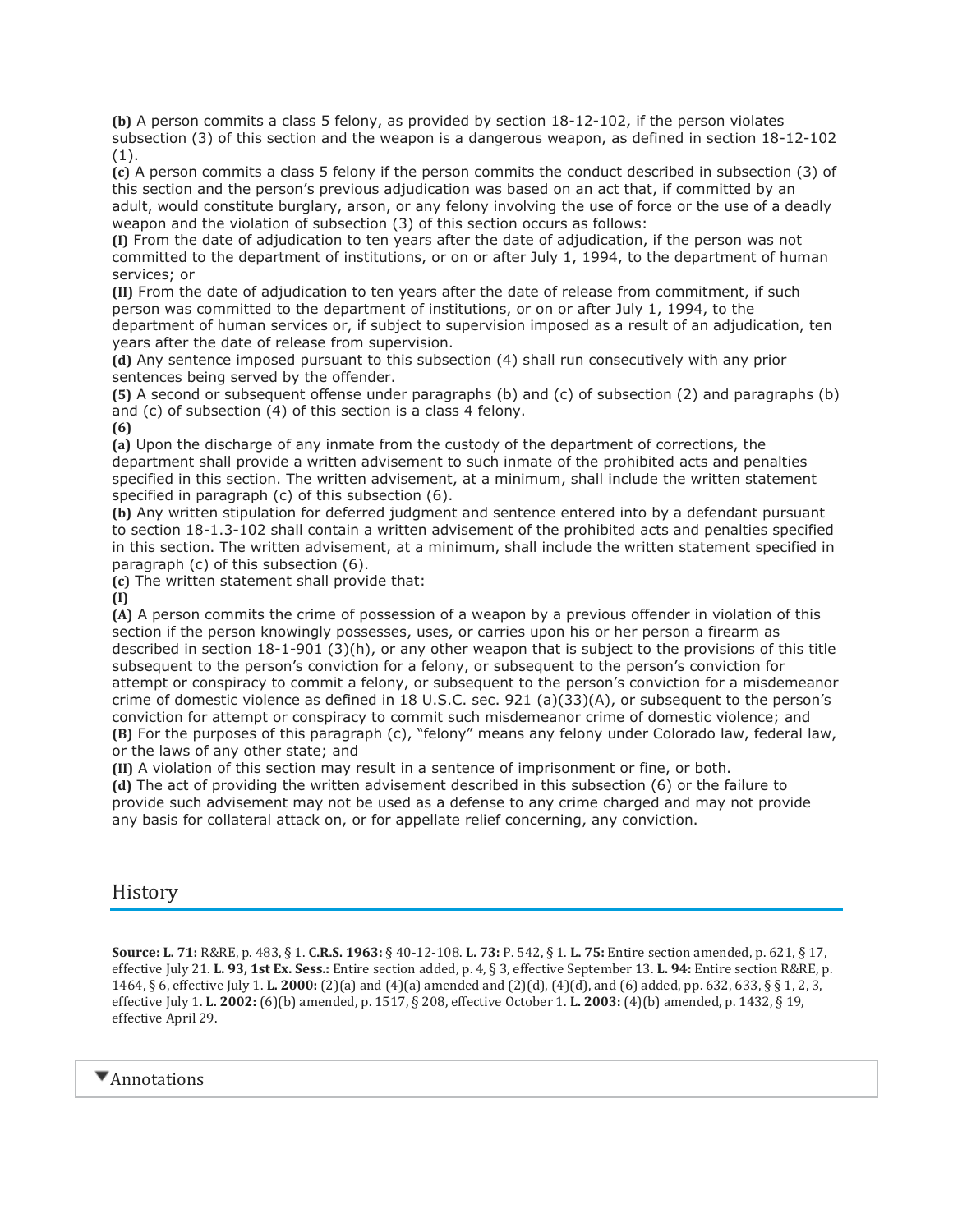#### ANNOTATION

#### **Law reviews.**

For article, "POWPO and Gun Rights After Carbajal", see 44 Colo. Law. 31 (Sept. 2015).

**The purpose of this section**is to limit the possession of firearms by those who, by their past conduct, have demonstrated an unfitness to be entrusted with such dangerous instrumentalities. People v. Gallegos, 193 Colo. 263, 563 P.2d 937 ; People v. Quintana, 707 P.2d 355 (Colo. 1985).

**This section does not deny defendant equal protection,**even though it may permit using a prior burglary conviction in another jurisdiction as the "previous offense" when the same conduct might not have resulted in a burglary conviction if committed in this state. People v. Tenorio, 197 Colo. 137, 590 P.2d 952 (1979).

**Constitutionality of section upheld.**People v. Marques, 179 Colo. 86, 498 P.2d 929 (1972).

The classification which prohibits certain previous offenders from carrying a weapon is not unreasonable in its relationship to the evil sought to be cured. To limit the possession of firearms by those who by their past conduct have demonstrated an unfitness to be entrusted with such dangerous instrumentalities is clearly in the interest of the public health, safety, and welfare and within the scope of the general assembly's police power, and, accordingly, the statute in question is not subject to constitutional attack on an equal protection basis. People v. Trujillo, 178 Colo. 147, 497 P.2d 1 (1972).

The felon with a gun statute is not unconstitutional. People v. Bergstrom, 190 Colo. 105, 544 P.2d 396 (1975).

This section as amended in 1994 and as applied to defendant does not violate the prohibition against ex post **facto laws**because defendant's possession of a firearm occurred in 2009, well after the 1994 amendment. It does not matter that defendant's predicate felonies occurred before the change in the law, because defendant was punished for conduct occurring after the change. There is no ex post facto violation where one or some of the elements of an offense are committed prior to the effective date of a new statute, but where the crime is not completed until after the effective date. People v. DeWitt, 275 P.3d 728 (Colo. App. 2011).

**"Involving" not constitutionally imprecise.**"Involving" is a common, readily understood word, and whatever imprecision its use may entail does not rise to the level of constitutional infirmity. People v. Blue, 190 Colo. 95, 544 P.2d 385 (1975).

**Nor is "use of force or violence" extremely vague,**though this phrase is not specifically defined by the Colorado criminal code, there can be little doubt that most persons would readily comprehend its import. People v. Blue, 190 Colo. 95, 544 P.2d 385 (1975).

**The time computation provision of this section is not too vague.**Notwithstanding the fact that the wording of the time provision of this section might require more than a quick glance for full comprehension, its meaning is plain. People v. Blue, 190 Colo. 95, 544 P.2d 385 (1975).

This section is not an attempt to subvert the intent of  $\S 13$  of art. II, Colo. Const. The statute simply limits the possession of guns and other weapons by persons who are likely to abuse such possession. People v. Blue, 190 Colo. 95, 544 P.2d 385 (1975).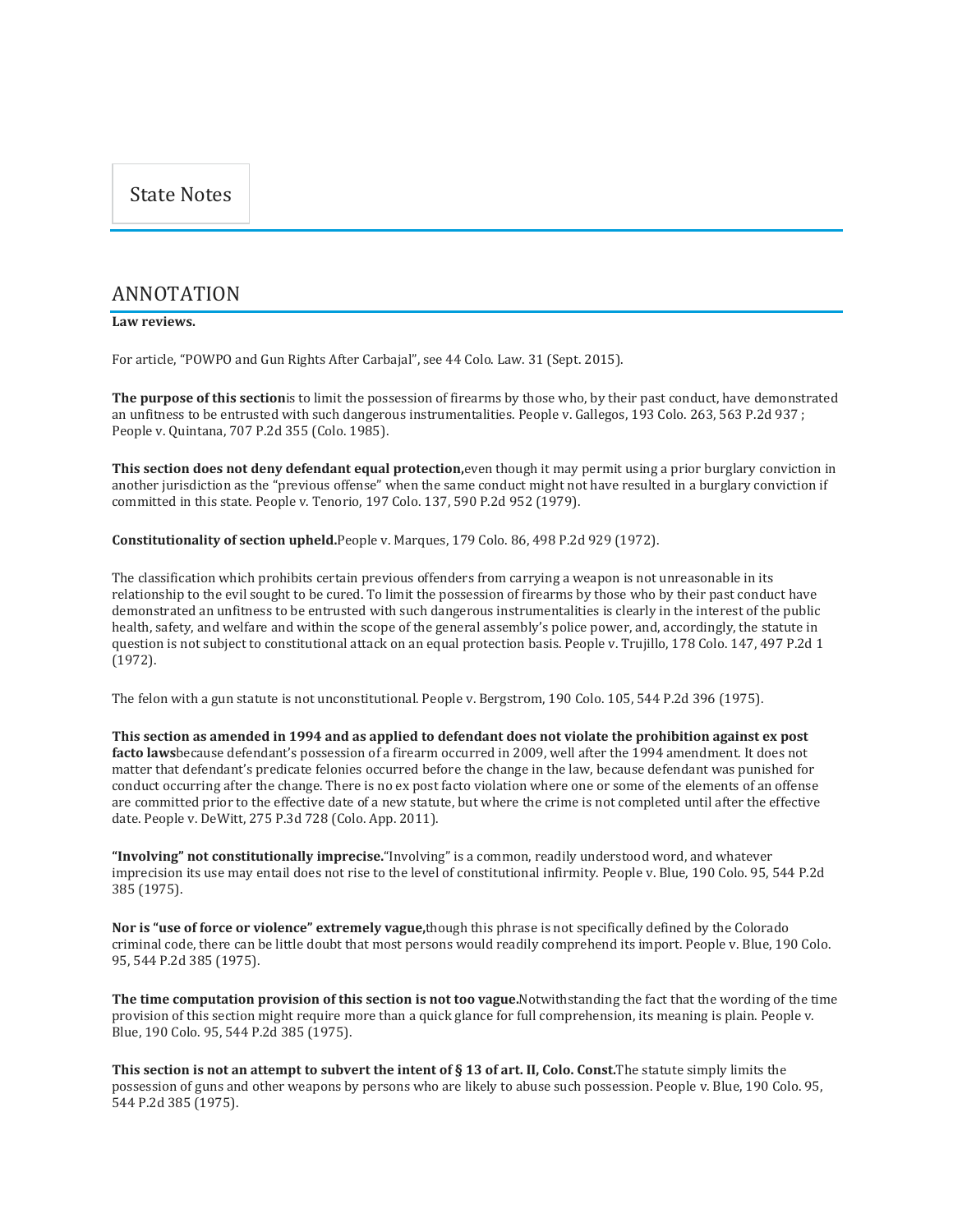**This section is legitimate and constitutional**means of accomplishing the general assembly's obvious purpose. People v. Tenorio, 197 Colo. 137, 590 P.2d 952 (1979).

**Limitations of § 13, art. II, Colo. Const., superimposed on section.**In spite of the flat prohibition contained in this section, the specific limitations of § 13 of art. II, Colo. Const. must be superimposed on the section's otherwise valid language. People v. Ford, 193 Colo. 459, 568 P.2d 26 (1977).

**Because the right to bear arms is not absolute,**nor is this section vague or overbroad. People v. Taylor, 190 Colo. 144, 544 P.2d 392 (1975).

The right to bear arms is not absolute as that right is limited to the defense of one's home, person, and property. People v. Ford, 193 Colo. 459, 568 P.2d 26 (1977).

**Affirmative defense under § 13, art. II, Colo. Const.**A defendant charged under this section who presents competent evidence showing that his purpose in possessing weapons was the defense of his home, person, and property as recognized by § 13 of art. II, Colo. Const., thereby raises an affirmative defense. People v. Ford, 193 Colo. 459, 568 P.2d 26 (1977); People v. DeWitt, 275 P.3d 728 (Colo. App. 2011).

Trial court did not err in modifying jury instruction to state that it is an affirmative defense that the defendant possessed a firearm for the purpose of defending himself, home, or property "from what he reasonably believed **to be a threat of imminent harm".**Without reasonableness or imminence requirements, the instruction eradicates any distinction between this section's defendants and ordinary citizens, effectively nullifying this section. People v. Carbajal, 2014 CO 60, 328 P.3d 104.

**Purpose in keeping weapons is question of fact which must be submitted to jury.**The question of the defendant's purpose in keeping the weapons in order to establish the affirmative defense based on his constitutional right to keep and bear arms under § 13 of art. II, Colo. Const., is one for the fact finder to determine at trial. People v. Ford, 193 Colo. 459, 568 P.2d 26 (1977).

**But burden of proof is still on prosecution.**After the defendant by competent evidence has raised the affirmative defense under § 13 of art. II, Colo. Const., the prosecution will still have the overall burden of proving its case. People v. Ford, 193 Colo. 459, 568 P.2d 26 (1977).

**Trial court properly excluded affirmative defense**based on § 13 of art. II, Colo. Const., and a proposed jury instruction where the defendant's offer of proof was insufficient to support the proposed affirmative defense. People v. Barger, 732 P.2d 1225 (Colo. App. 1986).

Trial court's instruction to jury that second degree assault involved force or violence as a matter of law was **proper for conviction under this statute**notwithstanding fact that second degree assault could involve injury to another resulting from the administration of drug or other substance. People v. Allaire, 843 P.2d 38 (Colo. App. 1992).

**Jury must find "knowing" possession to convict.**To convict a previous offender of possessing a weapon, the jury must find, not mere possession, but that the defendant "knowingly" possessed the weapon and that he understood that the object possessed was a weapon. People v. Tenorio, 197 Colo. 137, 590 P.2d 952 (1979).

To convict under this section, the prosecution must prove that one of the defendant's intended uses for the instrument was as a weapon. As so construed, the section is not overbroad. People v. Gross, 830 P.2d 933 (Colo. 1992).

**The mental state of "knowingly" applies only to the possession element of subsection (1),**not to the prior felony conviction element. People v. DeWitt, 275 P.3d 728 (Colo. App. 2011).

**This section is not void for vagueness in regard to the definitions of weapon cited therein.**"Weapon" has a commonly understood meaning and the definition of "knife" cited in this section is sufficiently specific to give fair warning of the proscribed conduct. People v. Gross, 830 P.2d 933 (Colo. 1992).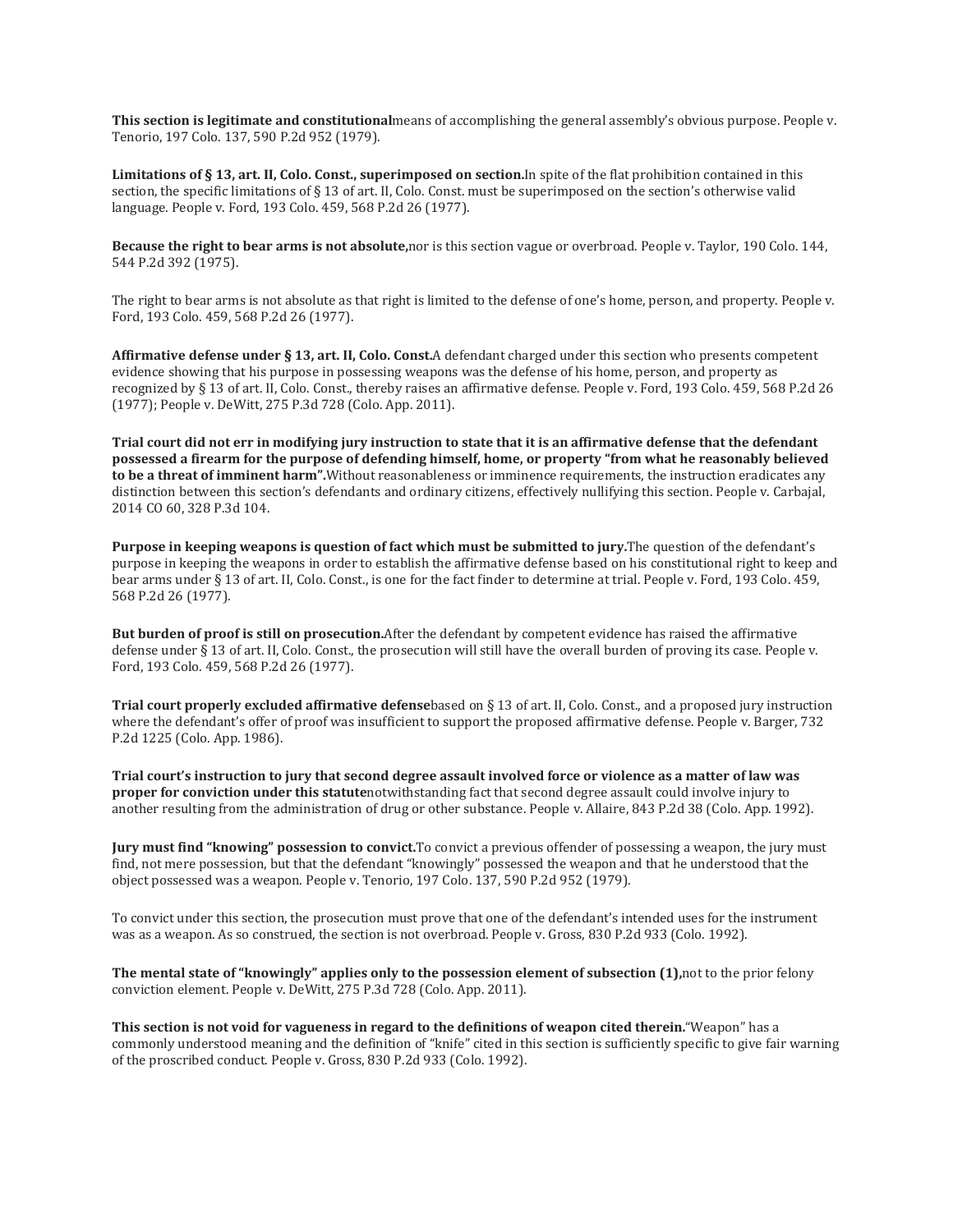**Broad definition of "knife", incorporated into this section by reference to § 18-12-101, is constitutional.**Where defendant possessed a screwdriver with specific intent to use it as a weapon, elements of crime were present. But this section does not prohibit possession of such an instrument for an innocent purpose, so prohibition is neither unconstitutionally vague nor overbroad. People v. Gross, 830 P.2d 933 (Colo. 1992).

**"Possession" means actual or physical control**over a firearm and is a question of fact for the jury. People v. Rivera, 765 P.2d 624 (Colo. App. 1988).

**"Previously convicted" element satisfied**by proof of a guilty plea and deferred judgment; judgment of conviction and sentencing are not required. People v. Allaire, 843 P.2d 38 (Colo. App. 1992).

**The term "adjudication" in subsection (3) does not include a deferred adjudication.**A juvenile defendant's prior deferred adjudication does not serve as a predicate felony offense for the purposes of this section. People in Interest of A.B., 2016 COA 170, 411 P.3d 1116.

**The term "possession" in this section is a common term which is to be given its generally accepted meaning.**Where court imposed the requirement of exclusive control, the generally accepted meaning was altered, making it both unduly restrictive and a potential source of confusion for jurors. People v. Martinez, 780 P.2d 560 (Colo. 1989).

**"Involve" has been defined as**"to have within or as part of itself: contain, include"; "to require as a necessary accompaniment". People v. Blue, 190 Colo. 95, 544 P.2d 385 (1975).

**The word "force"**in this section includes more than actual, applied physical force. People v. Gallegos, 193 Colo. 108, 563 P.2d 937 (1977).

**Valid exercise of police power.**The use, concealment, or possession of weapons specified in this section by a felon who has previously been convicted of one of the crimes itemized in this section may be validly prohibited under the police power. People v. Trujillo, 184 Colo. 387, 524 P.2d 1379 (1974).

**Balancing of rights.**The conflicting rights of the individual's right to bear arms and the state's right, indeed its duty under its inherent police power, to make reasonable regulations for the purpose of protecting the health, safety, and welfare of the people prohibits granting an absolute right to bear arms under all situations. People v. Blue, 190 Colo. 95, 544 P.2d 385 (1975).

The felon with a gun statute, this section, must be read in pari materia with § 18-1-702. People v. Blue, 190 Colo. 95, 544 P.2d 385 (1975).

**Statute may be violated by either concealing or using any of the specified weapons.**People v. Trujillo, 184 Colo. 387, 524 P.2d 1379 (1974).

**Prior conviction element of offense.**Under this section, the prior conviction does not go merely to the punishment to be imposed, but rather is an element of the substantive offense charged and this distinction is critical. People v. Fullerton, 186 Colo. 97, 525 P.2d 1166 (1974); People v. Quintana, 707 P.2d 355 (Colo. 1985).

**Defendant in a possession of weapon by prior offender trial**may request limiting instruction or stipulate to the fact of conviction of another offense rather than requiring prosecution to agree to waive a trial by jury. People v. District Court, 953 P.2d 184 (Colo. 1998).

**A prior conviction obtained in violation of a defendant's constitutional rights**cannot be used as the underlying conviction in a prosecution under this section. People v. Quintana, 707 P.2d 355 (Colo. 1985).

**Reference by name or description to crimes committed in other jurisdictions**is a proper means for the general assembly to define which prior crimes satisfy the "previous offender" element of this statute and such references to crimes committed elsewhere do not constitute delegation of this state's legislative power. People v. Tenorio, 197 Colo. 137, 590 P.2d 952 (1979).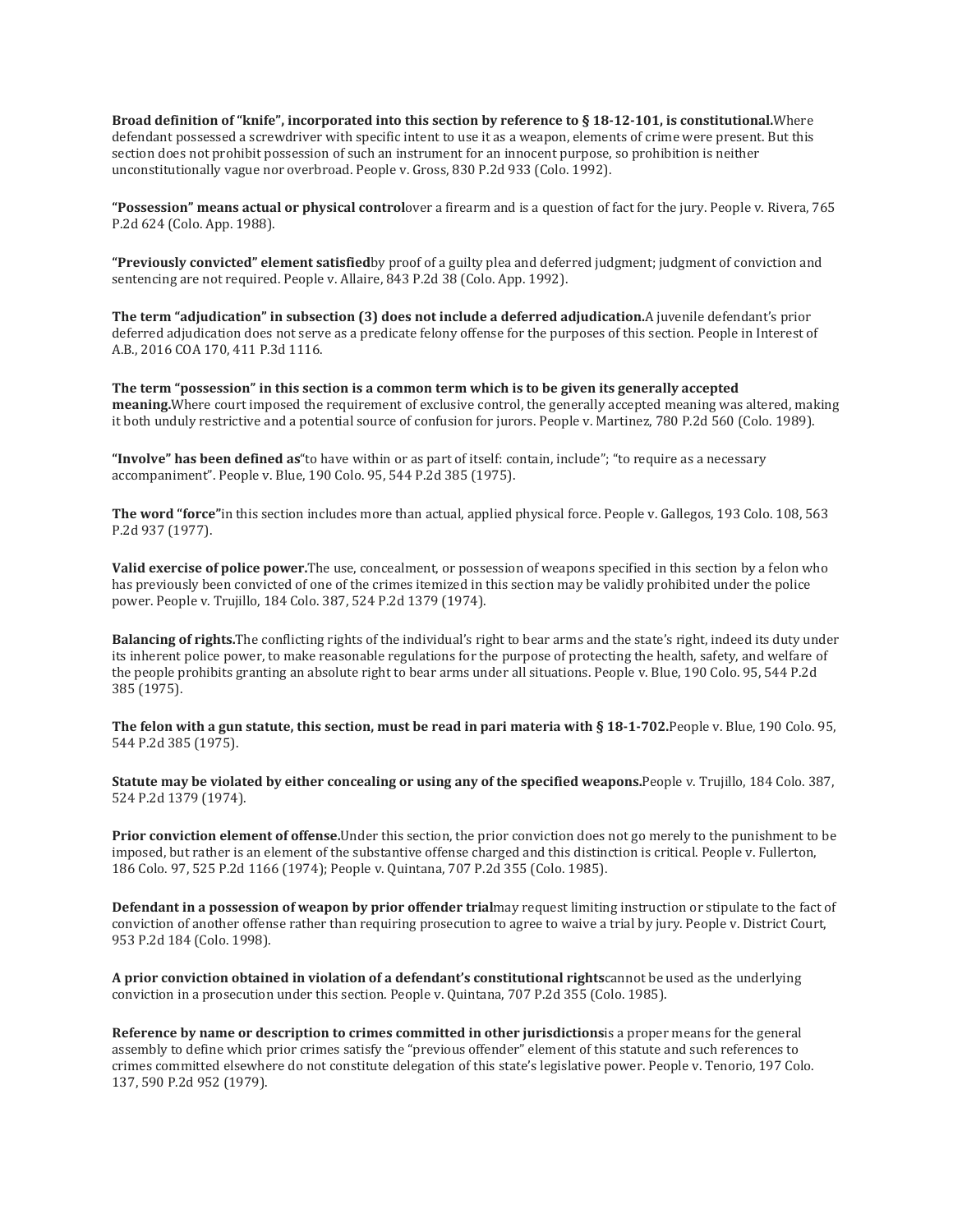Conviction being challenged on appeal may be used as a predicate offense under statute prohibiting possession of **firearms by previous offenders**since a conviction becomes final and is valid for purposes of appeal when sentencing occurs. People v. Tramaglino, 791 P.2d 1171 (Colo. App. 1989).

**Showing necessary for conviction under conspiracy provision.**A conviction under the conspiracy provision of this section does not require a showing that the overt act of the conspiracy was an act of force or violence, but rather that, the crime which is the object of the conspiracy was one of force or violence. People v. Jenkins, 198 Colo. 347, 599 P.2d 912 (1979).

Where one is charged under this section with possession of a weapon, having previously been convicted of conspiracy to commit the crime of robbery, it is unnecessary to prove that the underlying robbery which was the object of the conspiracy did in fact involve the use of force or violence. People v. Jenkins, 198 Colo. 347, 599 P.2d 912 (1979).

**Defendant to invoke procedural safeguards where substantive offense also charged.**While procedural safeguards such as separate trials or a bifurcated procedure should be available to ensure a fair trial for a defendant charged with a substantive offense and with violation of this section, it is the defendant who must make a tactical decision whether to invoke such procedures, and the defendant must exercise the right to these procedures by means of a timely, pretrial motion. People v. Peterson, 656 P.2d 1301 (Colo. 1983).

**Prior Colorado conviction not predicate felony for purposes of federal prohibition of possession of firearm by felon.**Defendant was wrongly charged for possession of gun by felon, because at the time of his arrest he was once again entitled to possess a gun. Under this statute defendant's civil rights had been restored ten years after he served time on his prior conviction, such rights encompassing his ability to possess a firearm. U.S. v. Hall, 20 F.3d 1066 (10th Cir. 1994).

**Plaintiff whose felony conviction in another state was set aside under that state's law**and who was entitled to possess a handgun under that state's law was entitled to possess a handgun under this section. Seguna v. Maketa, 181 P.3d 399 (Colo. App. 2008).

The fact that defendant assisted in purchase of firearm and was within "arm's reach" of firearm at time of **arrest**constituted prima facie evidence of illegal possession of a firearm, which precluded defendant from judgment of acquittal. People v. Rivera, 765 P.2d 624 (Colo. App. 1988).

**Evidence sufficient in prosecution for possession of weapon.**People v. Tenorio, 197 Colo. 137, 590 P.2d 952 (1979).

Evidence including retrieval of gun from house where defendant arrested, witnesses' identifications of gun as belonging to defendant, and defendant's use of gun during previous threats provided ample support for verdict. People v. Jackson, 98 P.3d 940 (Colo. App. 2004).

**An attempted robbery by threat is a felony involving the use of force**under this section. People v. Gallegos, 193 Colo. 108, 563 P.2d 937 (1977).

**Robbery is crime involving use of "force or violence".**The offense of robbery, whether committed by actual force or by constructive force, i.e., threats or intimidation, is a crime involving the use of "force or violence" for the purposes of this section. People v. Jenkins, 198 Colo. 347, 599 P.2d 912 (1979).

When the same weapon is alleged in each charge, possession of an illegal weapon under  $\S 18-12-102$  (4) is a **lesser included offense of possession of a weapon by a previous offender under subsection (1) of this section.**People v. Brown, 119 P.3d 486 (Colo. App. 2004).

Research References & Practice Aids

**Cross references:**